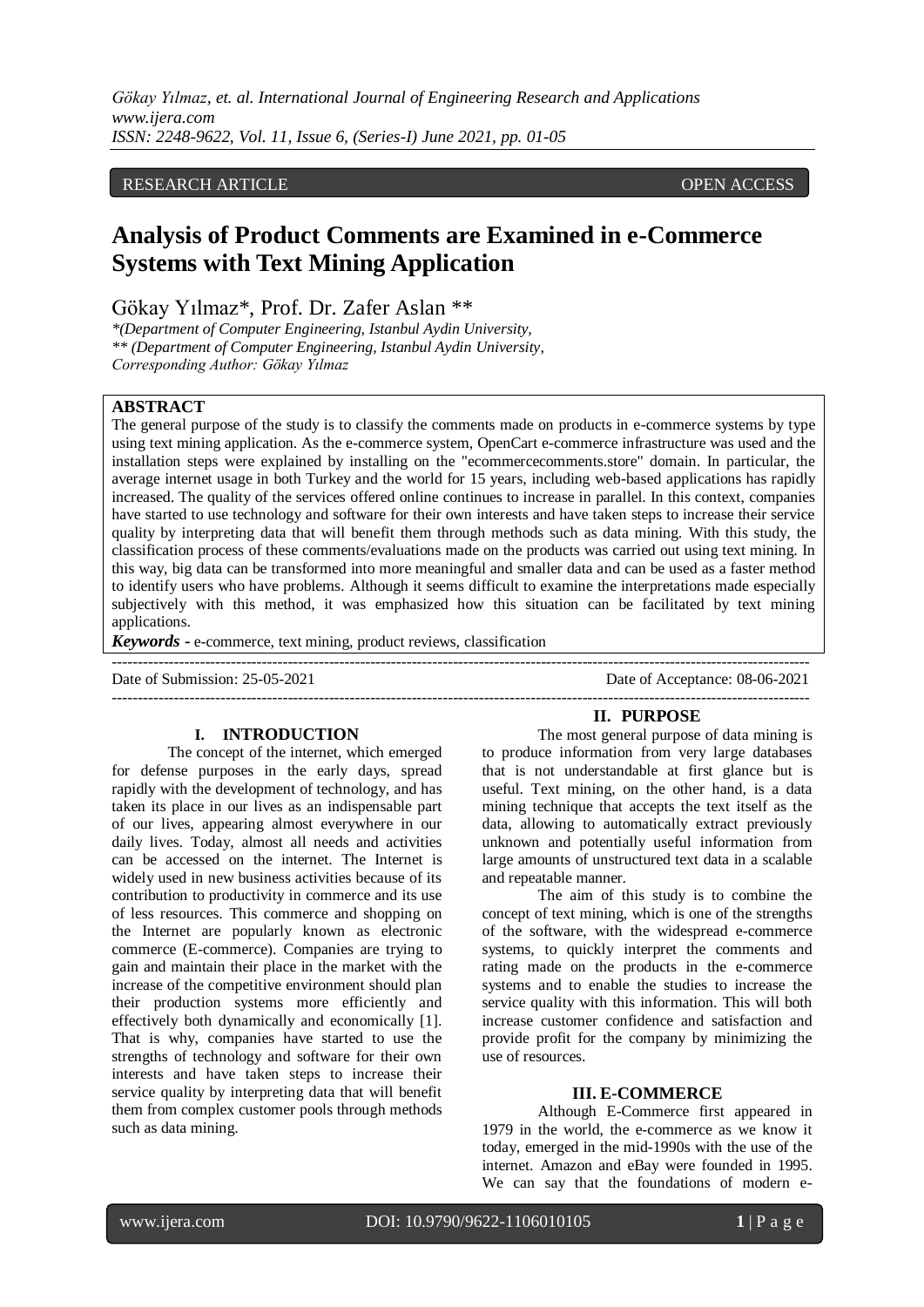commerce were laid about 22 years ago. [2]. In its most general terms, e-commerce; it can be defined as "the exchange of goods / services carried out over computer networks in electronic environments designed to receive and place orders" [3]. E-commerce is one of the most popular tools for retail business today.

#### **B2B (Business to Business)**

B2B (business to business) allows a business to interact with another business electronically, especially over the internet. The B2B solution has many benefits, some of which are: increasing productivity, reducing potential staff expense, and audit trail. [4].



**Figure 1.** Some Sales Channels in B2B

#### **B2C (Business to Consumer)**

Business-to-consumer (B2C) (or businessto-customer) describes the activities of businesses that serve end consumers with products or services. To give an example of the B2C process, a person who buys shoe from a retailer can be a very simple example.

#### **C2C (Consumer to Consumer)**

Consumer-to-consumer (C2C) (or citizento-citizen) electronic commerce involves transactions facilitated electronically between consumers through certain third parties. Web pages are merely intermediaries and making consumers match each other. They don't need to check the quality of the products that offered.



**Figure 2.** C2C E-commerce Cycle

## **Effects of Comments Made on Products in E-Commerce Systems on Sales**

 One of the important areas of e-commerce systems is consumer ratings and comments.

Consumer reviews help potential customers choose good products and reliable sellers. In addition, it provides benefits to sellers as feedback for improvement.



Figure 3. E-commerce Relationships for Success

Consumers often consider previous reviews and comments when purchasing new products. With the widespread use of e-commerce systems, online consumer reviews and ratings made by customers who have previously purchased the product have become an important resource for consumers who want to discover the quality of the product they will buy.

#### **IV. TEXT MINING**

 Text mining is the discovery of new, previously unknown information by automatically extracting information from different written sources by computers. In text mining, the goal is to discover unknown information, something that no one knows and write yet.



**Figure 4.** Steps of Text Mining [5]

There are programs that, with reasonable accuracy, can extract information from incomplete organized structure. For example, some programs can achieve 80% accuracy by reading resumes and get people's names, addresses, job skills, etc. It is estimated that approximately 85% of the data in the business world is in text format. [6].

MonkeyLearn is a text analysis software that automates text mining to save hours in manual data processing with the help of machine learning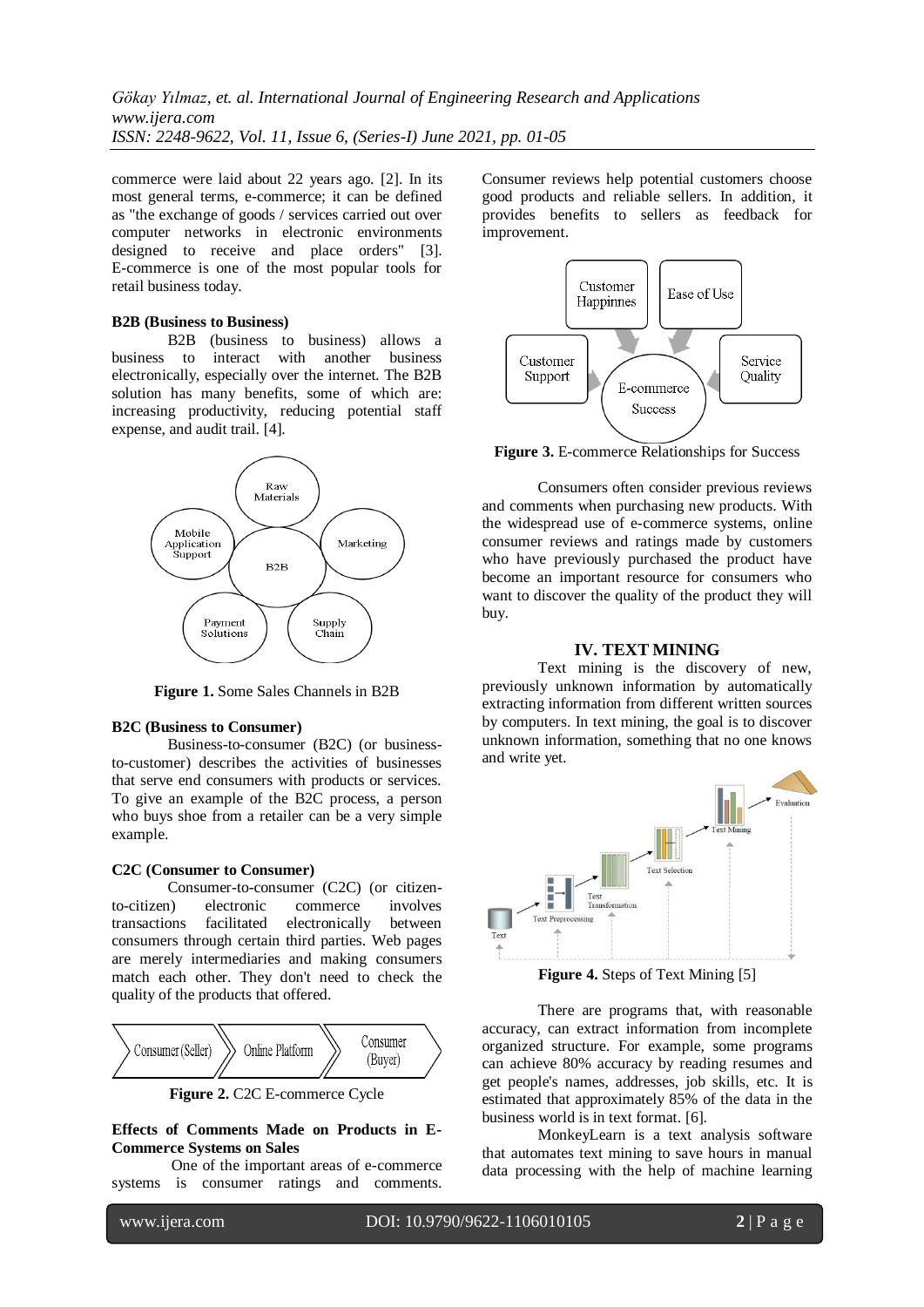features. It provides an easy-to-understand and userfriendly graphical interface where users can create custom text classification and sentiment analysis etc.

| <b>Application</b> | Feature                                               |  |
|--------------------|-------------------------------------------------------|--|
| -Topic             | Title extraction from text.                           |  |
| Labeling           |                                                       |  |
| -Sentiment         | To find out whether the text is negative, positive or |  |
| Analysis           | nuetral.                                              |  |
| -Intent            | Determining the intention of the user within the      |  |
| Detection          | text.                                                 |  |
| -Feature           | Extract specific features from text.                  |  |
| Extraction         |                                                       |  |
| -Keyword           | Extract the keywords of the text.                     |  |
| Extraction         |                                                       |  |
| -Entity            | To extract information such as person, company,       |  |
| Extraction         | location from the text.                               |  |
| --                 |                                                       |  |

**Figure 5.** Some Text Mining Apps Supported by MonkeyLearn

## **V. SYSTEM IMPLEMENTATION AND CONCLUSIONS**

In order to realize the text mining application, first of all, the e-commerce system where products and comments will be found should be set up. In this study, an e-commerce system has been set up using OpenCart e-commerce infrastructure. Then, the data were extracted from the database table containing the comments made to the products added to the system and transferred to MonkeyLearn online text mining application. The topics of the comments were extracted automatically by text mining.

The text mining application used in this study can be accessed on the web page "www.monkeylearn.com". Topic labeling has been used in this application as the type of the text mining.

| Complaint | Discount     | Fraud     | Missing<br>Item |
|-----------|--------------|-----------|-----------------|
| Order     | Product      | Return or | Shipping        |
| Problem   | Availability | Replace   | Problem         |

**Figure 6.** Tags Supported by MonkeyLearn Classifier API

We will classify the texts which are comments about the sample products on our e-commerce website. Certain words used in the text will affect the confidence rate of the topic labeling process. As this confidence rate approaches to 1, we will know the probability of the correct classification is increasing.

 $\left\{ \right.$ 

"text": "You should change your shipping company. I had a problem with shipping. It was awfull.",

"external id": null,

"error": false,

"classification": [

₹

"tag name": "Shipping Problem",

"tag id": 60174006,

"confidence": 0.726

**Figure 7.** Sample of Classification Result

If a sample review is made over the "You should change your shipping company. I had a problem with shipping. It was awful" comment made on a product; as a result of the classification, confidence value of 0.726 was found. This ratio shows that the confidence in the accuracy of the classification result is high. For API (Application Programming Interface) integration, first of all, the API ID number must be obtained. For this, you must be a member by logging into the MonkeyLearn website, which we will use for text mining. All applications on the web page can be easily integrated into all text mining areas using the API service.

| Model ID: cl_GhPhiVYE                                                  |  |  |  |  |  |
|------------------------------------------------------------------------|--|--|--|--|--|
| Your API Key: 7ceb789883ca4f114c2149fb6867445b4fa180fe                 |  |  |  |  |  |
|                                                                        |  |  |  |  |  |
| Tags                                                                   |  |  |  |  |  |
|                                                                        |  |  |  |  |  |
| <b>Discount</b><br>Complaint<br>Fraud<br>Missing_Item<br>Order_problem |  |  |  |  |  |
|                                                                        |  |  |  |  |  |
| <b>API Request</b>                                                     |  |  |  |  |  |
|                                                                        |  |  |  |  |  |
| To classify make a POST request to the following URL:                  |  |  |  |  |  |
|                                                                        |  |  |  |  |  |
| https://api.monkeylearn.com/v3/classifiers/cl GhPhiVYE/classify/       |  |  |  |  |  |
| <b>Figure 8.</b> MonkeyLearn API Page                                  |  |  |  |  |  |

The relevant API link should be used to send the data from the table with comments in the database as POST. In order to perform this process,

www.ijera.com DOI: 10.9790/9622-1106010105 **3** | P a g e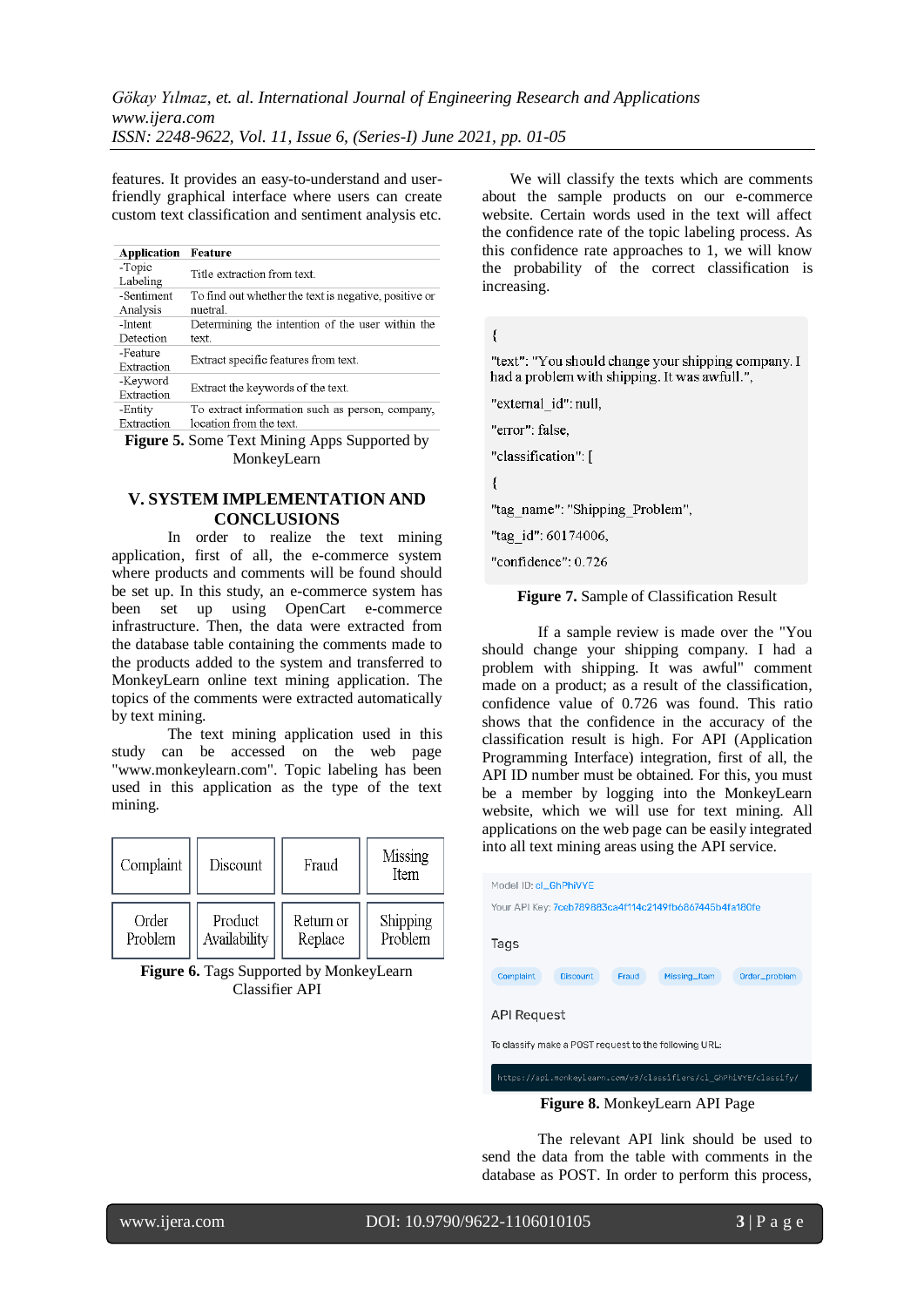*Gökay Yılmaz, et. al. International Journal of Engineering Research and Applications www.ijera.com ISSN: 2248-9622, Vol. 11, Issue 6, (Series-I) June 2021, pp. 01-05*

firstly, a connection to the database must be established. In this study, providing the necessary connection, extraction the data from table, sending it to the API as POST and printing the results on the screen as a table were done by using PHP language.

| 1                       | $\boxminus$ php</th                                              |  |  |  |  |
|-------------------------|------------------------------------------------------------------|--|--|--|--|
| $\overline{c}$          | setlocale (LC ALL, 'tr TR');                                     |  |  |  |  |
| $\overline{\mathbf{3}}$ | $Sservename = "localhost";$                                      |  |  |  |  |
| $\,4$                   | Susername = "veritabani kullanici adi";                          |  |  |  |  |
| 5                       | \$password = "veritabani kullanici sifresi";                     |  |  |  |  |
| 6                       | $\dots$ \$dbname = "veritabani adi";                             |  |  |  |  |
| $\overline{7}$          |                                                                  |  |  |  |  |
| $\overline{8}$          | Sconn = new mysgli (Sservername, Susername, Spassword, Sdbname); |  |  |  |  |
| 9                       | 白if (\$conn->connect error) {                                    |  |  |  |  |
| 10                      | die ("Connection failed: " . \$conn->connect error);             |  |  |  |  |
| 11                      |                                                                  |  |  |  |  |
| 12                      |                                                                  |  |  |  |  |
| 13                      | $\text{Sdata} = \text{array}()$ ;                                |  |  |  |  |
| 14                      | Sconn->query ("SET NAMES UTF8");                                 |  |  |  |  |
| 15                      | $şsql = "SELECT * FROM qky review"$                              |  |  |  |  |
| 16                      | $Ssonuc = Sconn->auerv(Ssal);$                                   |  |  |  |  |
| 17                      | $Sonucstr = "".$                                                 |  |  |  |  |
| 18                      |                                                                  |  |  |  |  |
| 19                      | $\overline{$ if (\$sonuc->num rows > 0) {                        |  |  |  |  |
| 20 <sub>2</sub>         | $while ($ Srow = \$sonuc->fetch assoc()) {                       |  |  |  |  |
| 21                      | array push (\$data, strip tags (\$row["text"]));                 |  |  |  |  |
| 22                      |                                                                  |  |  |  |  |
| 2.3                     |                                                                  |  |  |  |  |
| 2.4                     | $le$ else $\left\{$                                              |  |  |  |  |
| 25                      | $echo$ $"$ ;                                                     |  |  |  |  |
| 26                      |                                                                  |  |  |  |  |
| 27                      | $Conm-1$ $conAl$                                                 |  |  |  |  |

**Figure 9.** Database Connection with PHP and Extraction of Comment Data

After writing the necessary information for the database connection, all the data in the table containing the product comments were taken by using the code "SELECT \* from gky\_review". These data will be taken into an array variable. Then, with API, a POST process can be sent with the data we have.

| 29       | //API URL                                                                          |                                                |
|----------|------------------------------------------------------------------------------------|------------------------------------------------|
| 30       | \$url = 'https://api.monkevlearn.com/v3/classifiers/cl GhPhiVYE/classifv/';        |                                                |
| 31       |                                                                                    |                                                |
| 32       | $Sch = curl init(Surl):$                                                           |                                                |
| 33       | $$pavidad = json encode (array("data" => Sdata))$ ;                                |                                                |
| 34       |                                                                                    |                                                |
| 35       |                                                                                    |                                                |
| 36       | curl setopt (\$ch, CURLOPT POSTFIELDS, \$payload) ;                                |                                                |
| 37<br>38 |                                                                                    |                                                |
| 39       | curl setopt (\$ch, CURLOPT HTTPHEADER, array ('Authorization: Token 7ceb789883ca4f |                                                |
| 40       | curl setopt (\$ch, CURLOPT RETURNTRANSFER, true) ;                                 |                                                |
| 41       |                                                                                    |                                                |
| 42       |                                                                                    |                                                |
| 43       | $$some = curl e$ $exc(Sch)$ ;                                                      |                                                |
| 44       |                                                                                    |                                                |
| 45       | curl close (\$ch) ;                                                                |                                                |
| 46       | $SsonucArr =$ json decode (Ssonuc) ;                                               |                                                |
| 47       | echo " <table>":</table>                                                           |                                                |
| 48       | foreach (SsonucArr as Srowsonuc) (                                                 |                                                |
| 49       | $echo$ " $''$ ;                                                                    |                                                |
| 50       | echo " <td>".Srowsonuc-&gt;text."</td> ";                                          | ".Srowsonuc->text."                            |
| 51       | echo " <td>".\$rowsonuc-&gt;classifications[0]-&gt;tag name."</td> ";              | ".\$rowsonuc->classifications[0]->tag name."   |
| 52       | echo " <td>".\$rowsonuc-&gt;classifications[0]-&gt;confidence."</td> ";            | ".\$rowsonuc->classifications[0]->confidence." |
| 53       | echo "                                                                             |                                                |
| 54       |                                                                                    |                                                |
| 55<br>56 | $echo$ "                                                                           |                                                |

";  
 $-2>$ |  |  |
**Figure 10.** Posting Data with API

When the request returns, printing only the API values desired to be displayed makes the data result more understandable. The API that we used provides many data types such as text, internal id, error, tag name, tag id, confidence as a response. In this example, the data we need will be "the text, tag\_name and confidence tags" we sent.

| Text                                                                                                                                        | Tag                                     | Confidence |
|---------------------------------------------------------------------------------------------------------------------------------------------|-----------------------------------------|------------|
| What a wonderfull product that is. I just loved it.                                                                                         | Product Availability 0,39               |            |
| Product quality is kind of okay. But I had a<br>problem with the transportation. It took one week<br>to get it.                             | Return or Replace                       | 0,548      |
| You should change your shipping company. I had a<br>problem with shipping. It was awfull.                                                   | Shipping Problem                        | 0.726      |
| The package says delivered but I never received<br>it.                                                                                      | Shipping Problem                        |            |
| I did not like the product. I will probably return it.                                                                                      | Return or Replace                       | 0,961      |
| I couldn't find this product in stock. You should<br>add it.                                                                                | Product Availability <sup>1</sup> 0,999 |            |
| I'm waiting for months for discount, c'mon guys.<br>Make a discount already.                                                                | Discount                                | 0,956      |
| I have a missing item in my shipment. Where<br>should I write for help.                                                                     | Missing Item                            | 0,873      |
| I can not create a order for this product. It says<br>"You can't order this right now. Please try again<br>later." I don't know what to do. | Order problem                           | 0.66       |

**Figure 11.** Part of the Text Mining Results

These results have printed on the screen using an HTML table. The resulting data are as in Figure 11.

In this study, the classification of the comments made on the products were extracted by using text mining. Thus, big data can be transformed into more meaningful and smaller data and can be used as a faster method to identify users who have problems. Even the user who has a problem with the product can give a high score despite the problem. For example, the customer can comment as "Although the box delivered two weeks late, the product is really nice." and give 4 or 5 stars as they like the product. However, this does not eliminate the fact that the user is not satisfied with the shipping [7]. Although it normally seems very difficult to examine the subjective comments made in this way, it will be much more effective and faster with text mining applications. Acquiring new customers, delighting and retaining existing customers, and predicting buyer behavior will improve the availability of products and services and hence the profits [8].

There have been 264 million European eshoppers whereas the number of online retailers was estimated to be 645,000 [9]. Organizations conducting e-commerce can greatly benefit from the insight that data mining of transactional and clickstream data provides [10]. For example, IBM estimated a savings of \$2 billion in costs in the year 2000 by offering support information to customers on the Web [11].

The only data needed by this application is the comment itself. Therefore, it can be easily integrated into all systems. The system will not only reduce unnecessary work force, but it will also enable the customer satisfaction studies to be performed faster by easily calculating the frequency of problems experienced by customers.